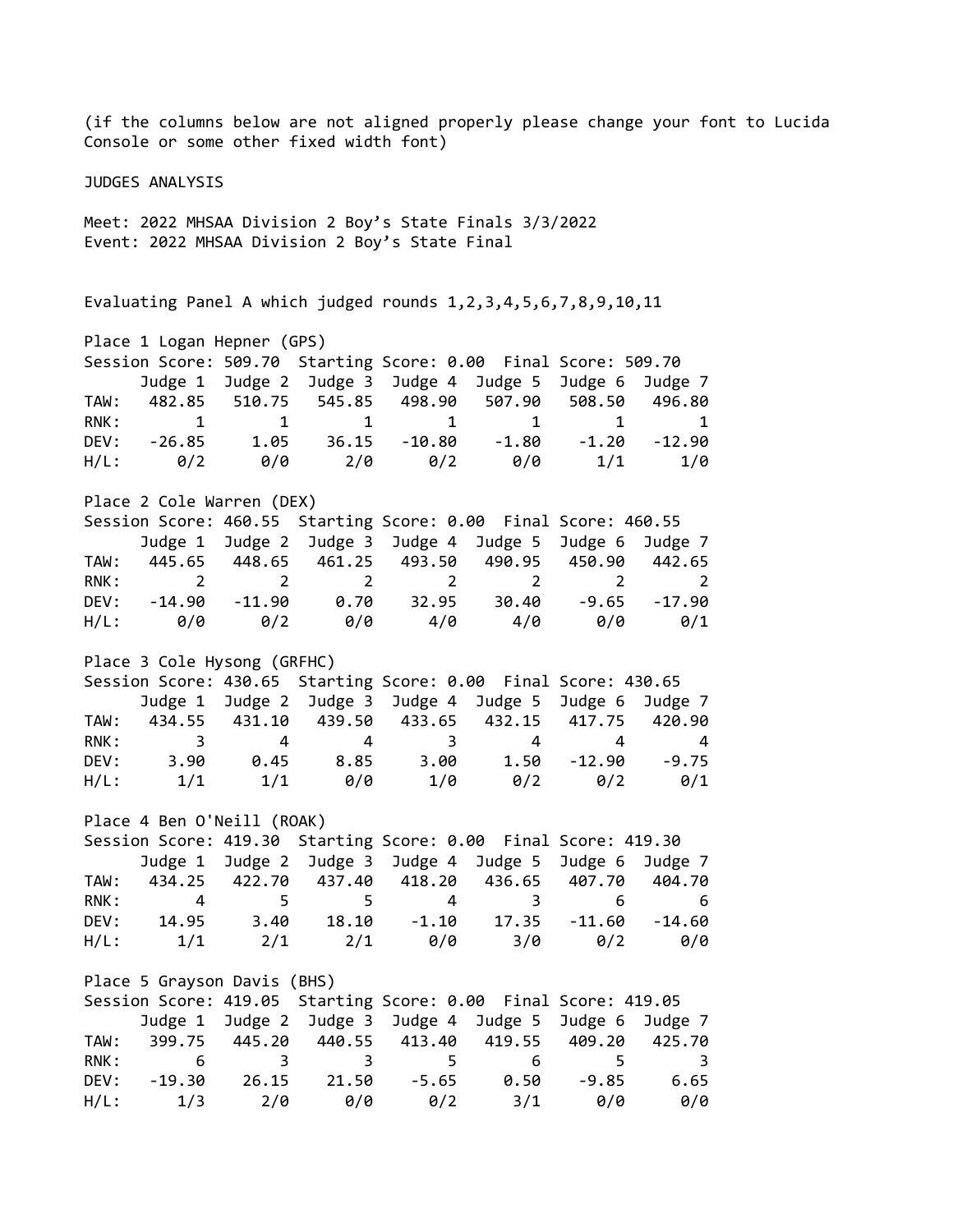Place 6 Xander Austin (JEN) Session Score: 413.85 Starting Score: 0.00 Final Score: 413.85 Judge 1 Judge 2 Judge 3 Judge 4 Judge 5 Judge 6 Judge 7 TAW: 411.60 418.20 398.70 407.70 423.75 429.75 408.00 RNK: 5 6 7 6 5 3 5 DEV: -2.25 4.35 -15.15 -6.15 9.90 15.90 -5.85 H/L: 0/1 1/2 0/1 0/1 0/0 3/0 0/0 Place 7 Stuart Knight (AASKY) Session Score: 385.00 Starting Score: 0.00 Final Score: 385.00 Judge 1 Judge 2 Judge 3 Judge 4 Judge 5 Judge 6 Judge 7 TAW: 383.70 401.40 393.00 403.05 382.80 363.15 388.50 RNK: 7 7 8 7 8 9 7 DEV: -1.30 16.40 8.00 18.05 -2.20 -21.85 3.50 H/L: 1/1 1/0 0/0 3/0 0/0 0/3 0/0 Place 8 Joe Doroan (BHGR) Session Score: 381.05 Starting Score: 0.00 Final Score: 381.05 Judge 1 Judge 2 Judge 3 Judge 4 Judge 5 Judge 6 Judge 7 TAW: 381.30 385.50 405.75 370.65 383.40 365.25 380.40 RNK: 8 8 6 10 7 8 8 DEV: 0.25 4.45 24.70 -10.40 2.35 -15.80 -0.65 H/L: 1/0 0/0 4/0 0/0 1/1 0/2 1/0 Place 9 Matthew Gauck (JEN) Session Score: 373.95 Starting Score: 0.00 Final Score: 373.95 Judge 1 Judge 2 Judge 3 Judge 4 Judge 5 Judge 6 Judge 7 TAW: 367.95 376.35 380.10 375.75 362.70 381.45 356.10 RNK: 14 9 9 9 12 7 12 DEV: -6.00 2.40 6.15 1.80 -11.25 7.50 -17.85 H/L: 2/1 1/1 2/0 0/1 0/1 1/0 0/0 Place 10 John Martin (WHS) Session Score: 361.90 Starting Score: 0.00 Final Score: 361.90 Judge 1 Judge 2 Judge 3 Judge 4 Judge 5 Judge 6 Judge 7 TAW: 379.95 360.15 364.65 363.00 365.85 336.00 350.55 RNK: 9 10 11 11 11 14 14 DEV: 18.05 -1.75 2.75 1.10 3.95 -25.90 -11.35 H/L: 2/0 2/0 1/0 1/0 1/0 0/4 0/2 Place 11 Ian Smith (RADMS) Session Score: 361.30 Starting Score: 0.00 Final Score: 361.30 Judge 1 Judge 2 Judge 3 Judge 4 Judge 5 Judge 6 Judge 7 TAW: 365.70 357.00 359.85 376.20 366.30 338.40 358.35 RNK: 15 11 13 8 10 13 11 DEV: 4.40 -4.30 -1.45 14.90 5.00 -22.90 -2.95 H/L: 1/0 1/2 0/0 2/0 2/0 0/1 1/1

Place 12 Jack Gulisano (HTLC)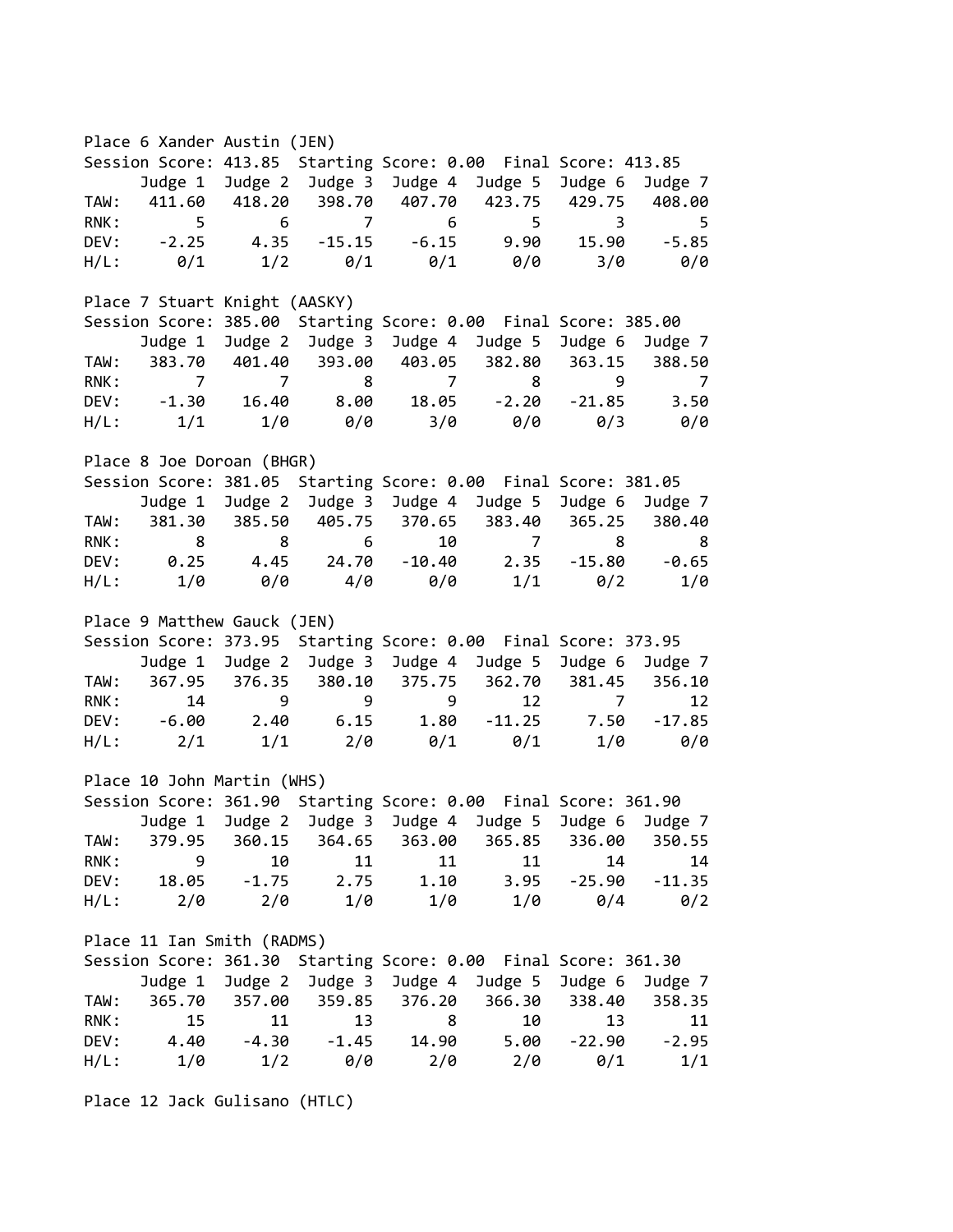Session Score: 357.80 Starting Score: 0.00 Final Score: 357.80 Judge 1 Judge 2 Judge 3 Judge 4 Judge 5 Judge 6 Judge 7 TAW: 370.65 352.20 375.15 351.15 352.95 349.50 364.80 RNK: 13 13 10 14 15 11 9 DEV: 12.85 -5.60 17.35 -6.65 -4.85 -8.30 7.00 H/L: 1/1 0/2 1/0 0/1 0/1 0/0 1/0 Place 13 Hayden Forsythe (ROAK) Session Score: 357.35 Starting Score: 0.00 Final Score: 357.35 Judge 1 Judge 2 Judge 3 Judge 4 Judge 5 Judge 6 Judge 7 TAW: 376.20 354.00 359.85 351.00 369.30 323.25 354.15 RNK: 11 12 13 15 9 16 13 DEV: 18.85 -3.35 2.50 -6.35 11.95 -34.10 -3.20 H/L: 1/0 0/0 0/0 0/0 1/0 0/4 0/1 Place 14 Jack Olivier (BYC) Session Score: 354.95 Starting Score: 0.00 Final Score: 354.95 Judge 1 Judge 2 Judge 3 Judge 4 Judge 5 Judge 6 Judge 7 TAW: 377.70 346.95 356.25 355.20 359.55 338.85 363.60 RNK: 10 14 15 12 13 12 10 DEV: 22.75 -8.00 1.30 0.25 4.60 -16.10 8.65 H/L: 3/0 0/2 0/0 0/1 0/0 0/2 1/0 Place 15 Edward St. Amour (BBR) Session Score: 352.90 Starting Score: 0.00 Final Score: 352.90 Judge 1 Judge 2 Judge 3 Judge 4 Judge 5 Judge 6 Judge 7 TAW: 375.75 343.65 362.70 354.15 347.10 355.80 349.05 RNK: 12 15 12 13 16 10 15 DEV: 22.85 -9.25 9.80 1.25 -5.80 2.90 -3.85 H/L: 4/1 0/1 0/0 0/0 0/0 1/0 0/0 Place 16 Rory Kauffman (DEW) Session Score: 338.10 Starting Score: 0.00 Final Score: 338.10 Judge 1 Judge 2 Judge 3 Judge 4 Judge 5 Judge 6 Judge 7 TAW: 340.05 335.25 334.95 325.50 355.05 331.05 333.75 RNK: 16 16 16 16 14 15 16 DEV: 1.95 -2.85 -3.15 -12.60 16.95 -7.05 -4.35 H/L: 2/1 2/1 0/0 0/1 3/0 0/1 0/0 Place 17 Jonathan Wallace (BYC) Session Score: 246.00 Starting Score: 0.00 Final Score: 246.00 Judge 1 Judge 2 Judge 3 Judge 4 Judge 5 Judge 6 Judge 7 TAW: 258.30 242.70 249.45 248.10 257.25 218.10 240.60 RNK: 17 20 17 18 18 19 18 DEV: 12.30 -3.30 3.45 2.10 11.25 -27.90 -5.40 H/L: 1/0 0/1 0/0 0/0 0/0 0/4 0/0 Place 18 Nic Gallatin (GRN) Session Score: 245.60 Starting Score: 0.00 Final Score: 245.60

Judge 1 Judge 2 Judge 3 Judge 4 Judge 5 Judge 6 Judge 7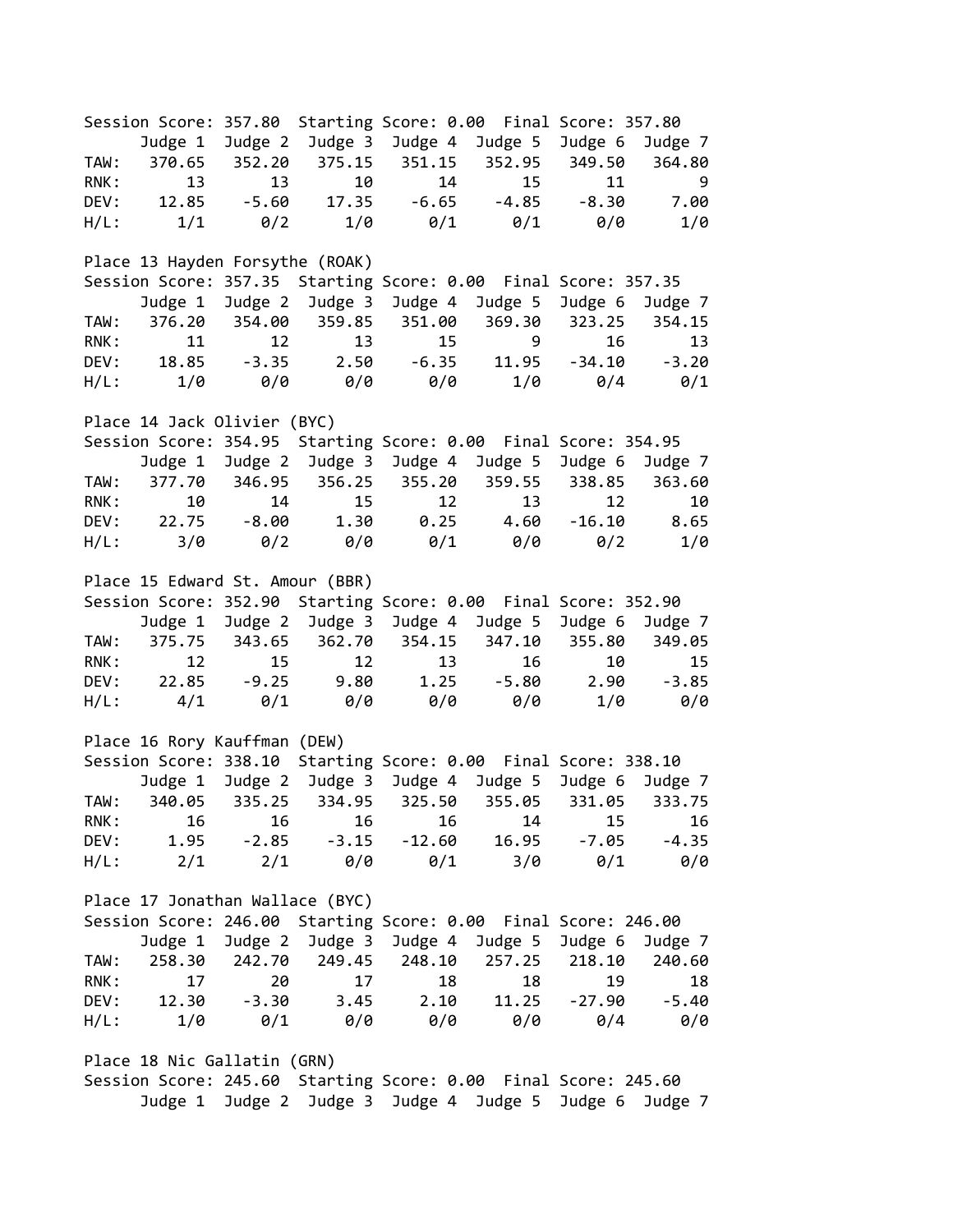TAW: 245.25 245.70 243.15 239.85 260.40 230.85 254.40 RNK: 19 19 20 19 17 18 17 DEV: -0.35 0.10 -2.45 -5.75 14.80 -14.75 8.80 H/L: 2/2 0/0 0/0 0/0 1/0 0/1 0/0 Place 19 Hunter Boyer (BCLK) Session Score: 243.95 Starting Score: 0.00 Final Score: 243.95 Judge 1 Judge 2 Judge 3 Judge 4 Judge 5 Judge 6 Judge 7 TAW: 250.80 246.45 246.45 252.00 245.70 231.30 240.45 RNK: 18 18 18 17 19 17 19 DEV: 6.85 2.50 2.50 8.05 1.75 -12.65 -3.50 H/L: 1/0 0/0 1/1 1/0 0/1 0/1 0/0 Place 20 Drew Varda (BHGR) Session Score: 236.85 Starting Score: 0.00 Final Score: 236.85 Judge 1 Judge 2 Judge 3 Judge 4 Judge 5 Judge 6 Judge 7 TAW: 234.30 251.85 245.40 233.10 237.75 212.10 229.50 RNK: 20 17 19 20 20 20 20 DEV: -2.55 15.00 8.55 -3.75 0.90 -24.75 -7.35 H/L: 1/0 1/0 1/0 0/0 0/0 0/3 0/0 Place 21 Owen Cox (FENT) Session Score: 156.10 Starting Score: 0.00 Final Score: 156.10 Judge 1 Judge 2 Judge 3 Judge 4 Judge 5 Judge 6 Judge 7 TAW: 159.30 147.90 156.00 165.15 161.70 136.50 153.00 RNK: 24 30 22 21 23 28 27 DEV: 3.20 -8.20 -0.10 9.05 5.60 -19.60 -3.10 H/L: 0/0 0/0 0/0 1/0 1/0 0/2 0/0 Place 22 Will Becker (GRFHC) Session Score: 155.60 Starting Score: 0.00 Final Score: 155.60 Judge 1 Judge 2 Judge 3 Judge 4 Judge 5 Judge 6 Judge 7 TAW: 160.65 158.70 154.20 150.90 160.65 157.80 154.50 RNK: 22 22 25 23 24 22 24 DEV: 5.05 3.10 -1.40 -4.70 5.05 2.20 -1.10 H/L: 0/0 1/0 0/2 0/0 0/0 0/0 0/0 Place 23 Robby Russo (JEN) Session Score: 155.00 Starting Score: 0.00 Final Score: 155.00 Judge 1 Judge 2 Judge 3 Judge 4 Judge 5 Judge 6 Judge 7 TAW: 139.80 149.25 155.85 162.30 152.70 161.70 156.30 RNK: 32 28 23 22 26 21 23 DEV: -15.20 -5.75 0.85 7.30 -2.30 6.70 1.30 H/L: 0/1 0/0 0/0 0/0 0/0 2/0 0/0 Place 24 Vincent Williams (GRN) Session Score: 153.35 Starting Score: 0.00 Final Score: 153.35 Judge 1 Judge 2 Judge 3 Judge 4 Judge 5 Judge 6 Judge 7 TAW: 167.70 154.95 144.45 147.75 164.25 141.00 153.90 RNK: 21 25 31 26 22 25 25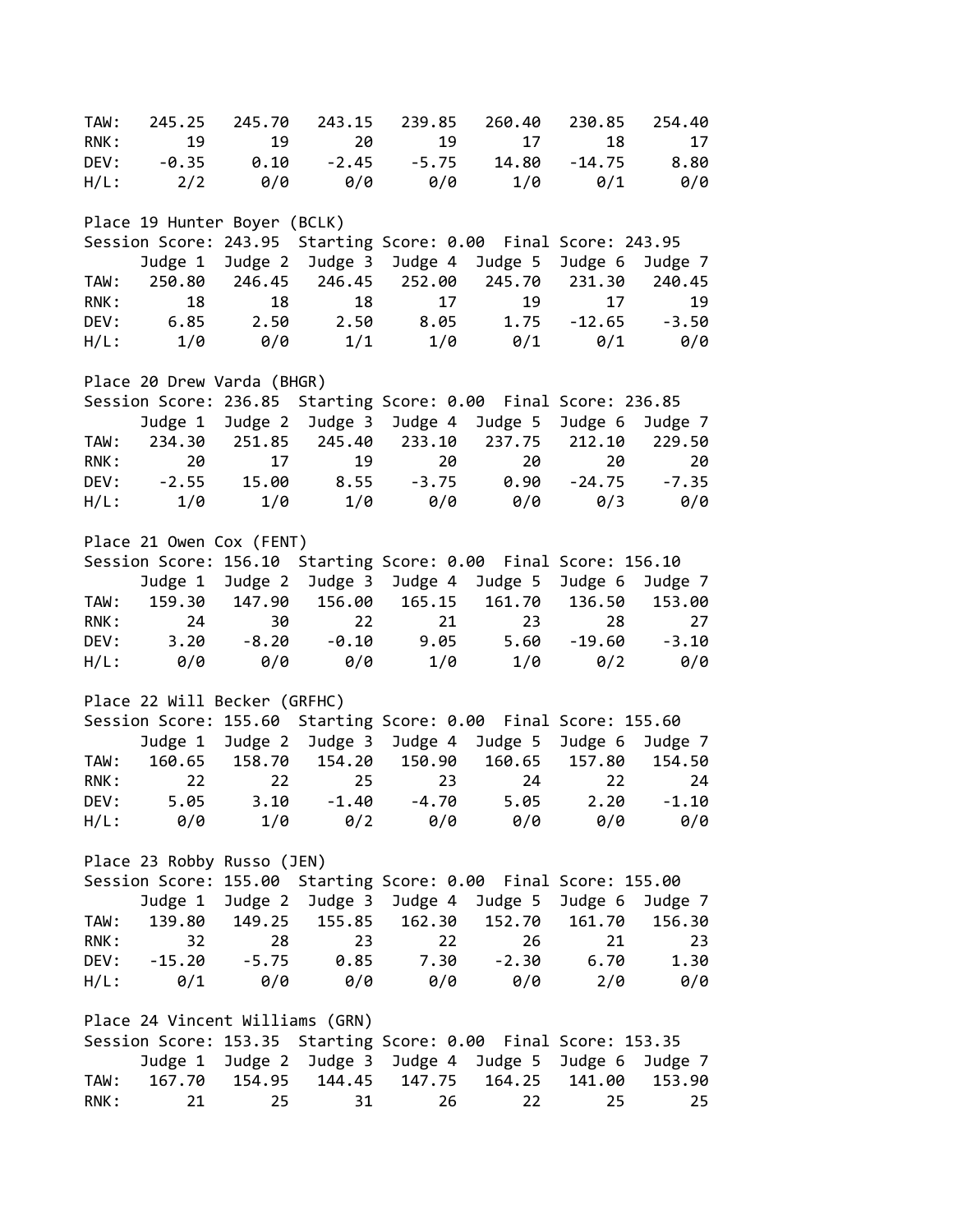| DEV:                                                                                         | 14.35                               | 1.60       | $-8.90$               | $-5.60$                     | 10.90                                                          | $-12.35$   | 0.55          |  |  |
|----------------------------------------------------------------------------------------------|-------------------------------------|------------|-----------------------|-----------------------------|----------------------------------------------------------------|------------|---------------|--|--|
|                                                                                              |                                     |            |                       |                             | H/L: 1/0 1/0 0/1 0/1 0/0                                       |            | $0/1$ $0/0$   |  |  |
|                                                                                              | Place 25 Julian VanDyke (ELAN)      |            |                       |                             |                                                                |            |               |  |  |
|                                                                                              |                                     |            |                       |                             | Session Score: 152.80 Starting Score: 0.00 Final Score: 152.80 |            |               |  |  |
|                                                                                              |                                     |            |                       |                             | Judge 1 Judge 2 Judge 3 Judge 4 Judge 5 Judge 6                |            | Judge 7       |  |  |
| TAW:                                                                                         |                                     |            |                       |                             | 152.70 154.95 150.75 150.75 159.60 144.75                      |            | 160.50        |  |  |
| RNK:                                                                                         | 26                                  | 25         | 26                    | 24                          | 25                                                             | 24         | 21            |  |  |
|                                                                                              |                                     |            |                       |                             |                                                                |            |               |  |  |
|                                                                                              | DEV: -0.10                          |            |                       |                             | $2.15 - 2.05 - 2.05$ 6.80                                      | $-8.05$    | 7.70          |  |  |
| H/L:                                                                                         | $\theta/1$                          |            |                       |                             | 0/0 0/0 0/0 0/0 0/0                                            |            | $1/\theta$    |  |  |
| Place 26 Austin Clise (BED)                                                                  |                                     |            |                       |                             |                                                                |            |               |  |  |
|                                                                                              |                                     |            |                       |                             | Session Score: 151.70 Starting Score: 0.00 Final Score: 151.70 |            |               |  |  |
|                                                                                              |                                     |            |                       |                             | Judge 1 Judge 2 Judge 3 Judge 4 Judge 5                        | Judge 6    | Judge 7       |  |  |
| TAW:                                                                                         |                                     |            |                       |                             | 160.35 152.40 144.90 137.55 168.15                             | 148.20     | 151.80        |  |  |
| RNK:                                                                                         | 23                                  |            | 27                    | 30                          | 30<br>21                                                       | 23         | 28            |  |  |
|                                                                                              |                                     |            |                       |                             | DEV: 8.65 0.70 -6.80 -14.15 16.45 -3.50 0.10                   |            |               |  |  |
|                                                                                              |                                     |            |                       |                             | $H/L:$ 2/1 0/0 0/1 0/1 2/0                                     | 0/0        | 0/0           |  |  |
|                                                                                              | Place 27 Nathaniel Zazeckis (RADMS) |            |                       |                             |                                                                |            |               |  |  |
|                                                                                              |                                     |            |                       |                             | Session Score: 150.50 Starting Score: 0.00 Final Score: 150.50 |            |               |  |  |
|                                                                                              |                                     |            |                       |                             | Judge 1 Judge 2 Judge 3 Judge 4 Judge 5 Judge 6                |            | Judge 7       |  |  |
| TAW:                                                                                         |                                     |            |                       | 153.15 157.65 146.25 141.00 | 152.40                                                         | 139.50     | 158.85        |  |  |
| RNK:                                                                                         | 25                                  |            | 23 and $\sim$         |                             | 28<br>29                                                       | 26         | 22            |  |  |
|                                                                                              |                                     |            |                       |                             |                                                                |            |               |  |  |
| DEV:                                                                                         |                                     |            | $2.65$ $7.15$ $-4.25$ | $-9.50$                     | 1.90                                                           |            | $-11.00$ 8.35 |  |  |
| H/L:                                                                                         | 0/0                                 | 1/0        | 0/0                   |                             | $1/2$ $1/0$ $0/1$                                              |            | 0/0           |  |  |
|                                                                                              | Place 28 Trever Mulkey (GPN)        |            |                       |                             |                                                                |            |               |  |  |
|                                                                                              |                                     |            |                       |                             | Session Score: 149.40 Starting Score: 0.00 Final Score: 149.40 |            |               |  |  |
|                                                                                              | Judge 1                             |            |                       |                             | Judge 2 Judge 3 Judge 4 Judge 5                                | Judge 6    | Judge 7       |  |  |
| TAW:                                                                                         | 147.90                              |            |                       |                             | 163.95 154.50 146.10 141.30                                    | 139.20     | 153.90        |  |  |
| RNK:                                                                                         |                                     | 30 30      | 21                    | 24                          |                                                                | 27         | 25            |  |  |
|                                                                                              | DEV: -1.50 14.55 5.10               |            |                       | $-3.30$                     | $-8.10$                                                        |            | $-10.20$ 4.50 |  |  |
| $H/L$ :                                                                                      | 0/0                                 | 1/0        | $1/\theta$            | 0/0                         | 0/0                                                            | $\theta/1$ | 0/0           |  |  |
|                                                                                              | Place 29 Alex Byrd (BCLK)           |            |                       |                             |                                                                |            |               |  |  |
|                                                                                              |                                     |            |                       |                             | Session Score: 149.00 Starting Score: 0.00 Final Score: 149.00 |            |               |  |  |
|                                                                                              | Judge 1                             | Judge 2    |                       | Judge 3 Judge 4             | Judge 5                                                        | Judge 6    | Judge 7       |  |  |
| TAW:                                                                                         |                                     |            |                       | 151.05 148.50 148.35 150.00 | 145.05                                                         | 136.05     | 150.90        |  |  |
| RNK:                                                                                         | 27                                  | 29         | 27                    | 25                          | 30                                                             | 30         | 29            |  |  |
| DEV:                                                                                         | 2.05                                |            | $-0.50 - 0.65$        | 1.00                        | $-3.95$                                                        | $-12.95$   | 1.90          |  |  |
| H/L:                                                                                         | $\theta/1$                          | 0/0        | 0/0                   | 0/0                         | 0/1                                                            | 0/0        | 0/0           |  |  |
|                                                                                              |                                     |            |                       |                             |                                                                |            |               |  |  |
| Place 30 Jayden Pone (RSC)<br>Session Score: 144.80 Starting Score: 0.00 Final Score: 144.80 |                                     |            |                       |                             |                                                                |            |               |  |  |
|                                                                                              |                                     |            |                       |                             |                                                                |            |               |  |  |
|                                                                                              | Judge 1                             |            | Judge 2 Judge 3       | Judge 4                     | Judge 5                                                        | Judge 6    | Judge 7       |  |  |
| TAW:                                                                                         | 150.90                              | 157.65     | 145.95                | 130.50                      | 152.70                                                         | 136.35     | 143.40        |  |  |
| RNK:                                                                                         | 28                                  | 23         | 29                    | 34                          | 26                                                             | 29         | 31            |  |  |
| DEV:                                                                                         | 6.10                                | 12.85      | 1.15                  | $-14.30$                    | 7.90                                                           | $-8.45$    | $-1.40$       |  |  |
| $H/L$ :                                                                                      | 0/0                                 | $1/\theta$ | 0/0                   | 0/1                         | 0/0                                                            | 0/1        | 0/0           |  |  |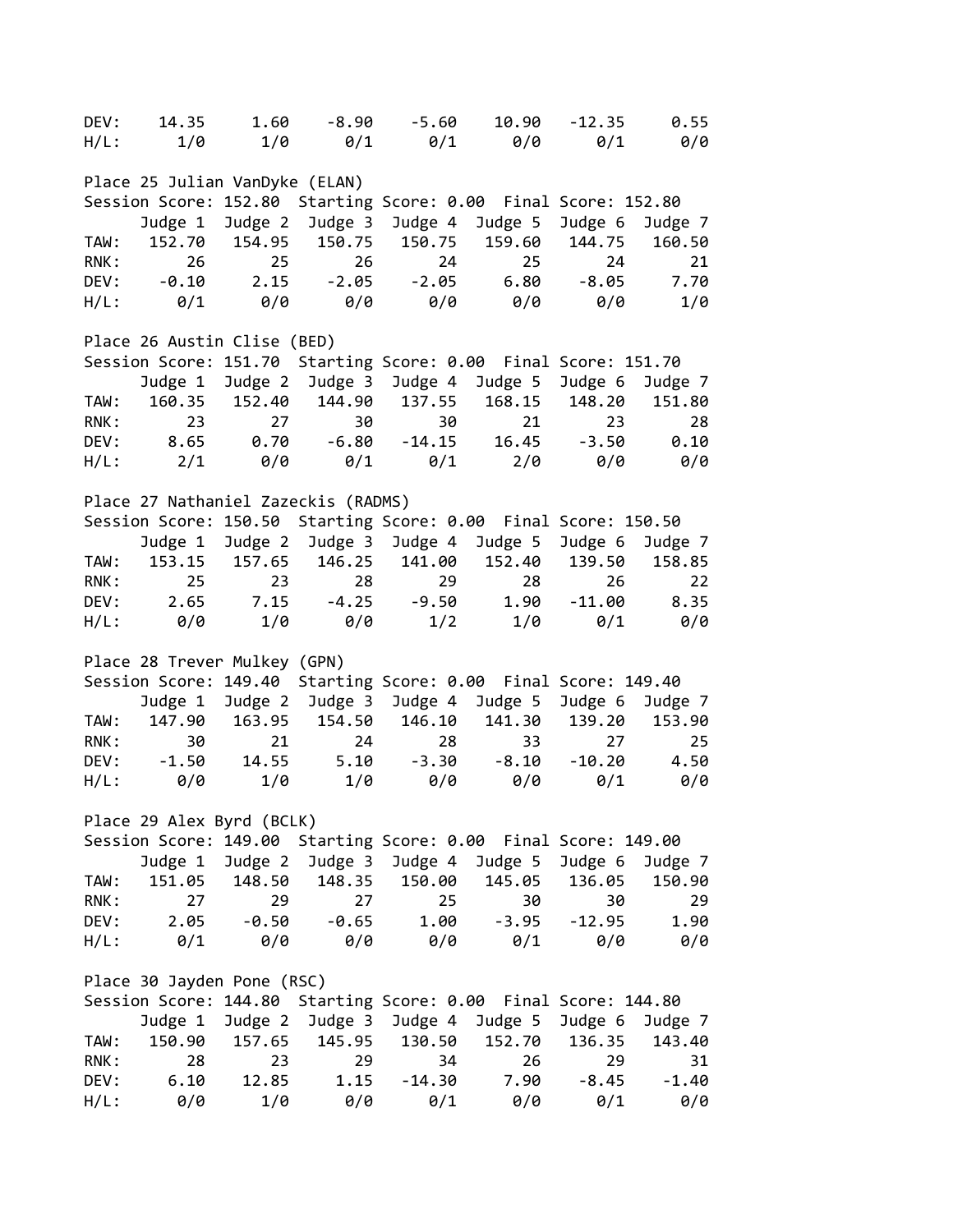Place 31 John Wenderski (UDJ) Session Score: 141.35 Starting Score: 0.00 Final Score: 141.35 Judge 1 Judge 2 Judge 3 Judge 4 Judge 5 Judge 6 Judge 7 TAW: 139.20 145.05 156.90 146.40 142.95 133.80 138.90 RNK: 33 31 21 27 32 31 32 DEV: -2.15 3.70 15.55 5.05 1.60 -7.55 -2.45 H/L: 0/0 0/0 1/0 0/0 0/0 0/0 0/0 Place 32 Alexander W Walker (WLN) Session Score: 133.90 Starting Score: 0.00 Final Score: 133.90 Judge 1 Judge 2 Judge 3 Judge 4 Judge 5 Judge 6 Judge 7 TAW: 128.55 134.85 124.80 131.70 147.75 128.70 144.45 RNK: 35 33 34 33 29 32 30 DEV: -5.35 0.95 -9.10 -2.20 13.85 -5.20 10.55 H/L: 1/1 0/0 0/0 0/0 1/0 0/1 0/0 Place 33 Jeremy Romero (WHS) Session Score: 133.15 Starting Score: 0.00 Final Score: 133.15 Judge 1 Judge 2 Judge 3 Judge 4 Judge 5 Judge 6 Judge 7 TAW: 144.30 136.80 131.55 136.80 140.40 120.60 128.25 RNK: 31 32 32 31 34 34 34 DEV: 11.15 3.65 -1.60 3.65 7.25 -12.55 -4.90 H/L: 2/0 0/0 0/0 0/0 1/0 0/3 0/0 Place 34 Vincent Klein (MatT) Session Score: 130.75 Starting Score: 0.00 Final Score: 130.75 Judge 1 Judge 2 Judge 3 Judge 4 Judge 5 Judge 6 Judge 7 TAW: 148.05 129.90 129.00 132.45 144.60 123.60 129.90 RNK: 29 34 33 32 31 33 33 DEV: 17.30 -0.85 -1.75 1.70 13.85 -7.15 -0.85 H/L: 2/0 0/0 0/0 1/0 1/0 0/0 0/0 Place 35 Liam Kruse (BYC) Session Score: 122.15 Starting Score: 0.00 Final Score: 122.15 Judge 1 Judge 2 Judge 3 Judge 4 Judge 5 Judge 6 Judge 7 TAW: 136.95 116.40 121.20 125.70 129.60 119.55 119.85 RNK: 34 35 35 35 35 35 35 DEV: 14.80 -5.75 -0.95 3.55 7.45 -2.60 -2.30 H/L: 1/0 0/0 0/1 1/0 1/0 0/1 0/0 Place 36 Kate Castrogiovanni (AAGH) Session Score: 102.50 Starting Score: 0.00 Final Score: 102.50 Judge 1 Judge 2 Judge 3 Judge 4 Judge 5 Judge 6 Judge 7 TAW: 107.85 104.85 114.00 94.80 103.20 96.75 101.25 RNK: 36 36 36 36 36 36 36 DEV: 5.35 2.35 11.50 -7.70 0.70 -5.75 -1.25 H/L: 0/0 0/0 1/0 0/1 0/1 0/0 0/1

JUDGES FOR PANEL A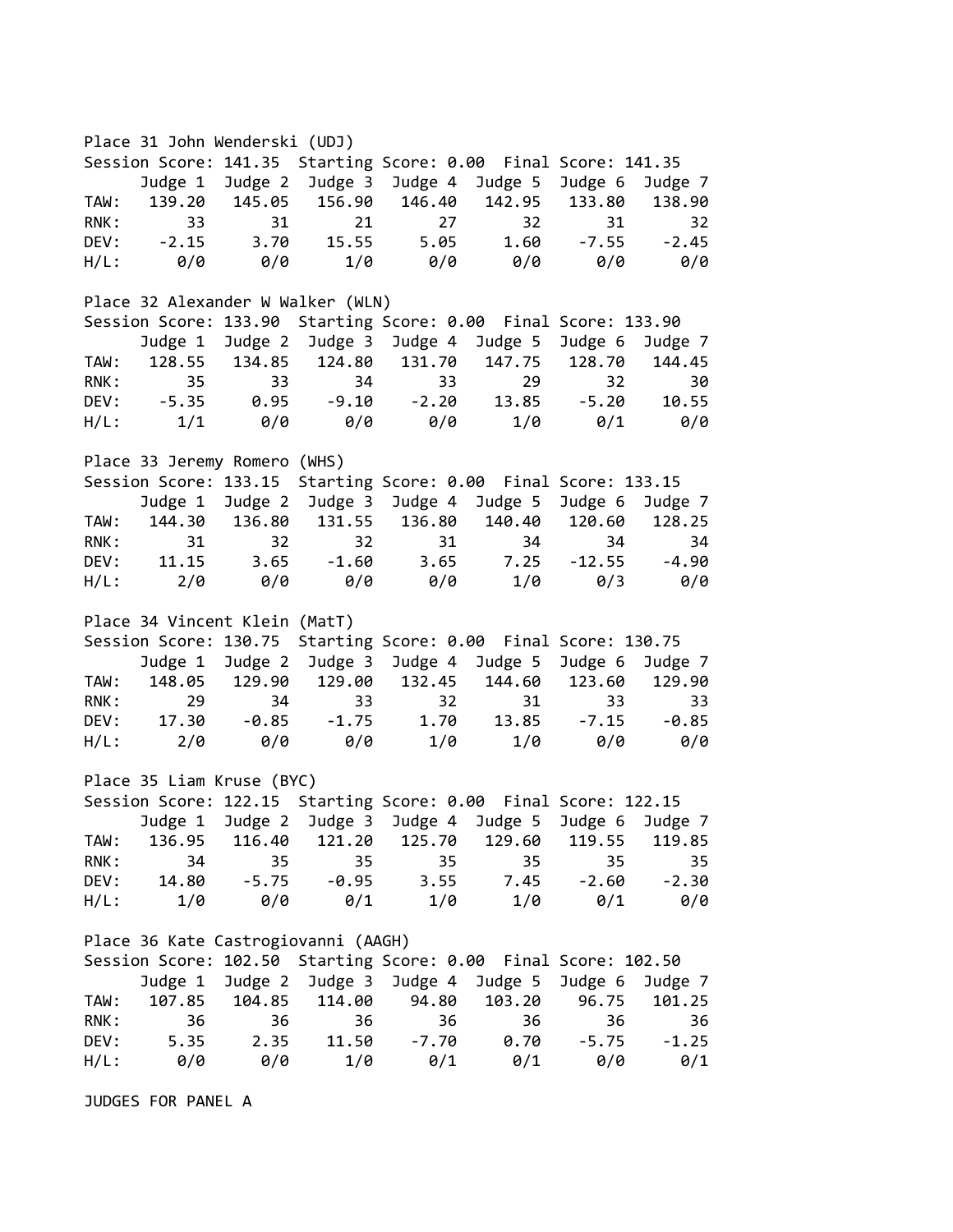|         | Referee: Not Specified                   |            |                      |                       |            |       |            |  |
|---------|------------------------------------------|------------|----------------------|-----------------------|------------|-------|------------|--|
|         | Judge 1: Official (MHSAA)                |            |                      |                       |            |       |            |  |
|         | Judge 2: McGillivery, Chalmers (Seaholm) |            |                      |                       |            |       |            |  |
|         | Judge 3: Mulhern, Tom (GPS/GPS)          |            |                      |                       |            |       |            |  |
|         | Judge 4: Burns, Jake (Dexter)            |            |                      |                       |            |       |            |  |
|         | Judge 5: Scheffer, Holly (Bedford)       |            |                      |                       |            |       |            |  |
|         | Judge 6: Clack, Micah (Jenison)          |            |                      |                       |            |       |            |  |
|         | Judge 7: Leestma, Hanna (DeWitt)         |            |                      |                       |            |       |            |  |
|         |                                          |            |                      |                       |            |       |            |  |
|         | TRD                                      | <b>PAP</b> | <b>PBP</b>           | <b>CPD</b>            | <b>NPD</b> | H/L   | <b>PAC</b> |  |
| Judge 1 | 64                                       |            | 230.60 -97.80        | 328.40                | 132.80     | 35/20 | 2.19       |  |
| Judge 2 | 50                                       | 129.00     |                      | $-71.35$ 200.35 57.65 |            | 19/16 | 2.36       |  |
| Judge 3 | 59                                       |            | 206.50 -59.75 266.25 |                       | 146.75     | 17/8  | 2.47       |  |
| Judge 4 | 46                                       |            | 114.75 -132.70       | 247.45                | $-17.95$   | 16/15 | 2.43       |  |
| Judge 5 |                                          | 57 232.45  | $-40.25$             | 272.70                | 192.20     | 27/9  | 2.33       |  |

| Juage 5 |  |                                |  | 57 232.45 -40.25 272.70 192.20 2779 2.33 |      |
|---------|--|--------------------------------|--|------------------------------------------|------|
| Judge 6 |  |                                |  |                                          | 2.28 |
| Judge 7 |  | 51 69.55 -138.80 208.35 -69.25 |  | 6/7                                      | 2.57 |

PAC Details - # of times when the difference between this judges award and the average of the non-deleted awards was between X & y

|         | # times | # times                          | # times | # times |
|---------|---------|----------------------------------|---------|---------|
|         |         | $0-0.25$ $0.26-0.50$ $0.51-1.00$ |         | > 1.00  |
| Judge 1 | 133     | 87                               | 57      | 11      |
| Judge 2 | 141     | 114                              | 30      | 3       |
| Judge 3 | 165     | 95                               | 27      | 1       |
| Judge 4 | 156     | 103                              | 26      | 3       |
| Judge 5 | 147     | 97                               | 37      | 7       |
| Judge 6 | 135     | 105                              | 42      | 6       |
| Judge 7 | 184     | 83                               | 21      | 0       |

## ANALYSIS TERMS

TAW - Total score if all judges agreed with Judge n. Award multiplied by 3, multiplied by Degree of Difficulty.

RNK - Rank diver achieved using Judge n's scores only.

DEV - Points deviation between Judge n's total and the panel's total.

H/L - # of times Judge n was the lone high score or the lone low score.

## SUMMARY TERMS

TRD - Total of rank deviations.

PAP - Points above the panel.

PBP - Points below the panel.

CPD - Combined points deviation. Sum of the absolute values of PAP and PBP.

NPD - Net points deviation. Arithmatic sum of PAP and PBP.

H/L - Number of times Judge n was the lone high score or the lone low score during the event.

PAC - Panel average correlation. Computed as follows: The difference between each judges award and the average of the non-deleted awards is calculated. If the